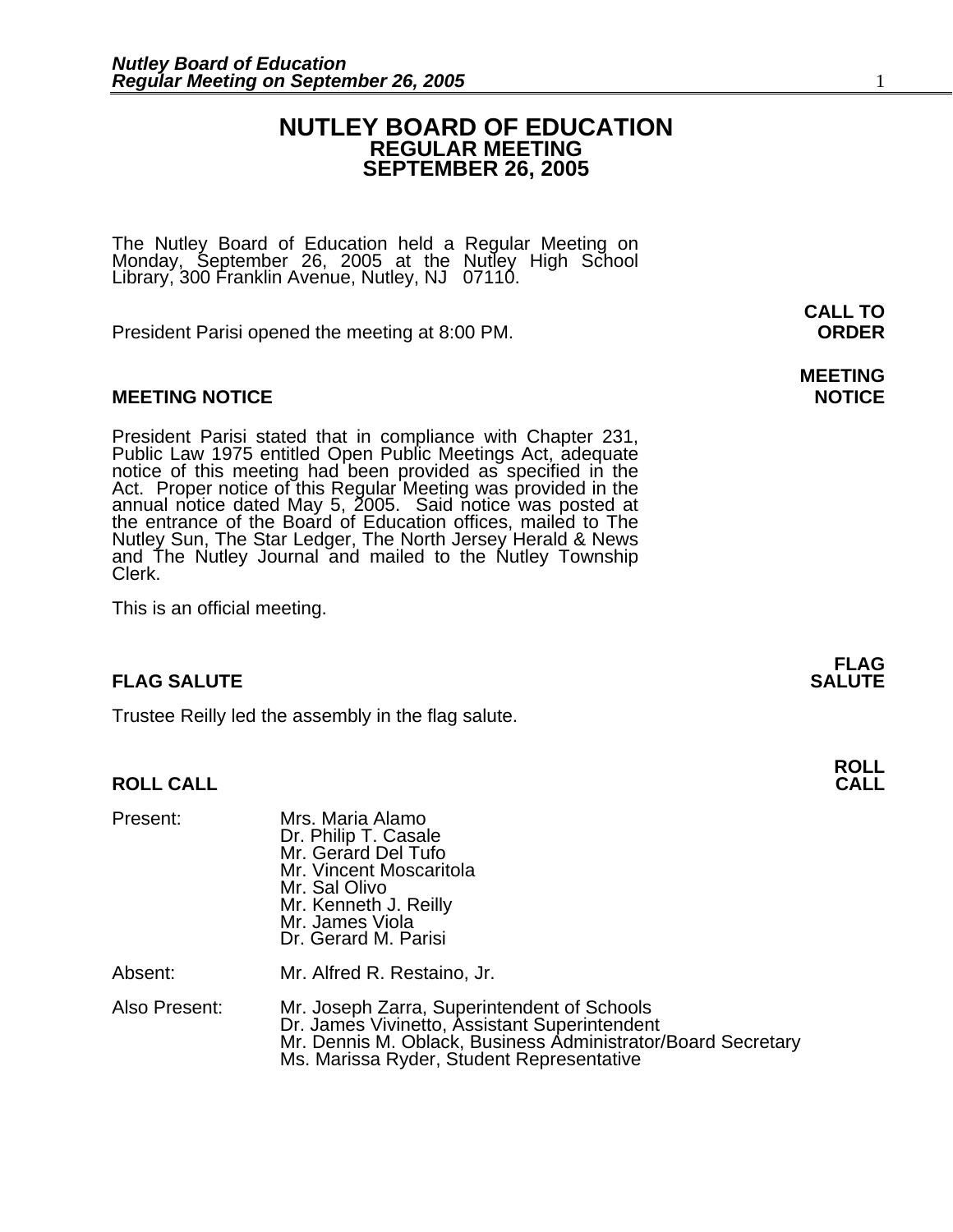## **APPROVAL OF MINUTES APPROVE**

BE IT RESOLVED that the Board of Education approves the following minutes:

 September 12, 2005 – Conference/Special Meeting September 12, 2005 – Closed Executive Session September 6, 2005 – Special Meeting<br>September 6, 2005 – Closed Executive Session August 29, 2005 – Regular Meeting August 29, 2005 – Conference Meeting August 29, 2005 – Closed Executive Session August 15, 2005 – Special Meeting August 15, 2005 – Closed Executive Session

> Trustee Reilly moved, Trustee Olivo seconded, and the Board approved by voice vote a motion to approve the minutes with the following exception:

#### **CORRESPONDENCE CORRESPONDENCE**

Board Secretary Oblack read, and the trustees acknowledged, the following items of correspondence:

A thank-you note from Sharon Reed and Family for the Board's expression of sympathy on the passing of her father.

### **SPECIAL ORDER OF BUSINESS SPECIAL ORDER**

President Parisi and Superintendent Zarra spoke about Trustee Alamo being named the first New Jersey School Board Member of the year and a reception that will be given in her honor.

President Parisi honored Mrs. Verdi for her 50 years of dedication to the Nutley Board of Education. A plaque was presented to Mrs. Verdi by Superintendent Zarra and Mr. Catrambone.

#### **RECESS MEETING RECESS**

At 8:15 PM upon the suggestion of President Parisi, Trustee Casale moved, Trustee Olivo seconded, and the Board unanimously approved by voice vote a motion to recess.

#### **RECONVENE MEETING RECONVENE**

At 8:20 PM Trustee Del Tufo moved, Trustee Casale seconded, and the Board unanimously approved by voice vote a motion to reconvene the open public meeting.

**OF BUSINESS**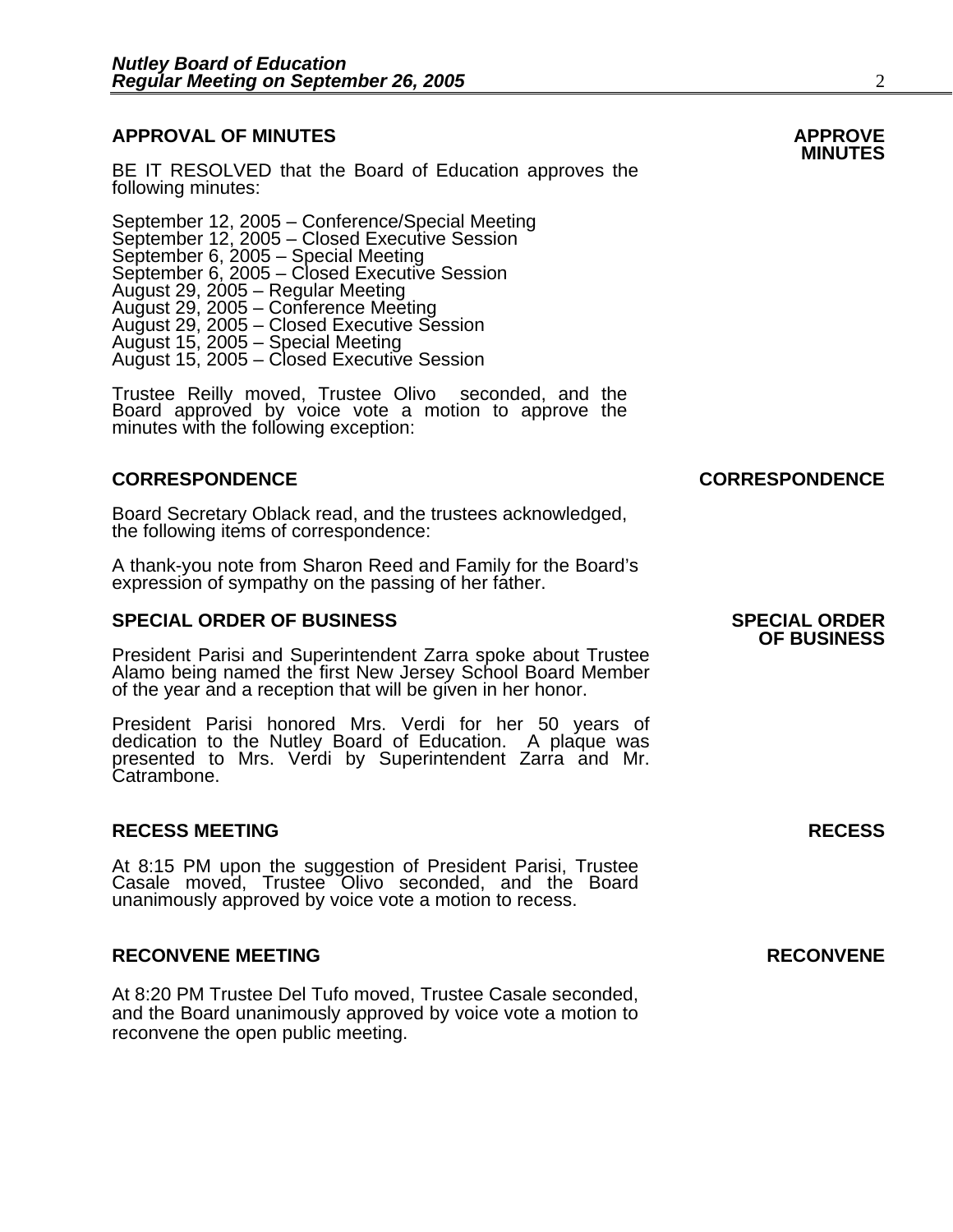### **SUPERINTENDENT'S REPORT SUPT'S REPORT A**

Superintendent Zarra presented the Superintendent's Report dated September 26, 2005, Schedule A, which is appended to the minutes of this meeting, and briefly summarized its contents.

He spoke about the upcoming state monitoring of the Nutley Board of Education and also thanked everyone for making the opening of this school year a success.

Superintendent Zarra also introduced Marissa Ryder, this year's student representative. **BOARD** 

#### **BOARD SECRETARY'S REPORT**

Board Secretary Oblack spoke about the change in location.

Dr. Vivinetto spoke about the progress of the re-registration for the school district.

### **COMMITTEE REPORTS REPORTS**

- Trustee Del Tufo Negotiations Committee Facilities Committee Oval Committee
- Trustee Reilly Policy Committee
- Trustee Olivo Athletic Committee
- Trustee Viola Community Relations Committee
- Trustee Alamo Academic Committee

President Parisi announced that the Rotary Club provided dictionaries to all third graders throughout the district.

## **HEARING OF CITIZENS (Resolutions Only) HEARING OF CITIZENS**

None

#### **SUPERINTENDENT'S RESOLUTIONS SUPT'S**

Trustee Viola moved, Trustee Alamo seconded, a motion that the Board approves the Superintendent's Resolutions numbers 1 through 12 as listed below.

The Superintendent's Resolutions 1 through 12 were unanimously approved by roll call vote.

**SECRETARY'S** 

## **COMMITTEE**

## **RESOLUTIONS**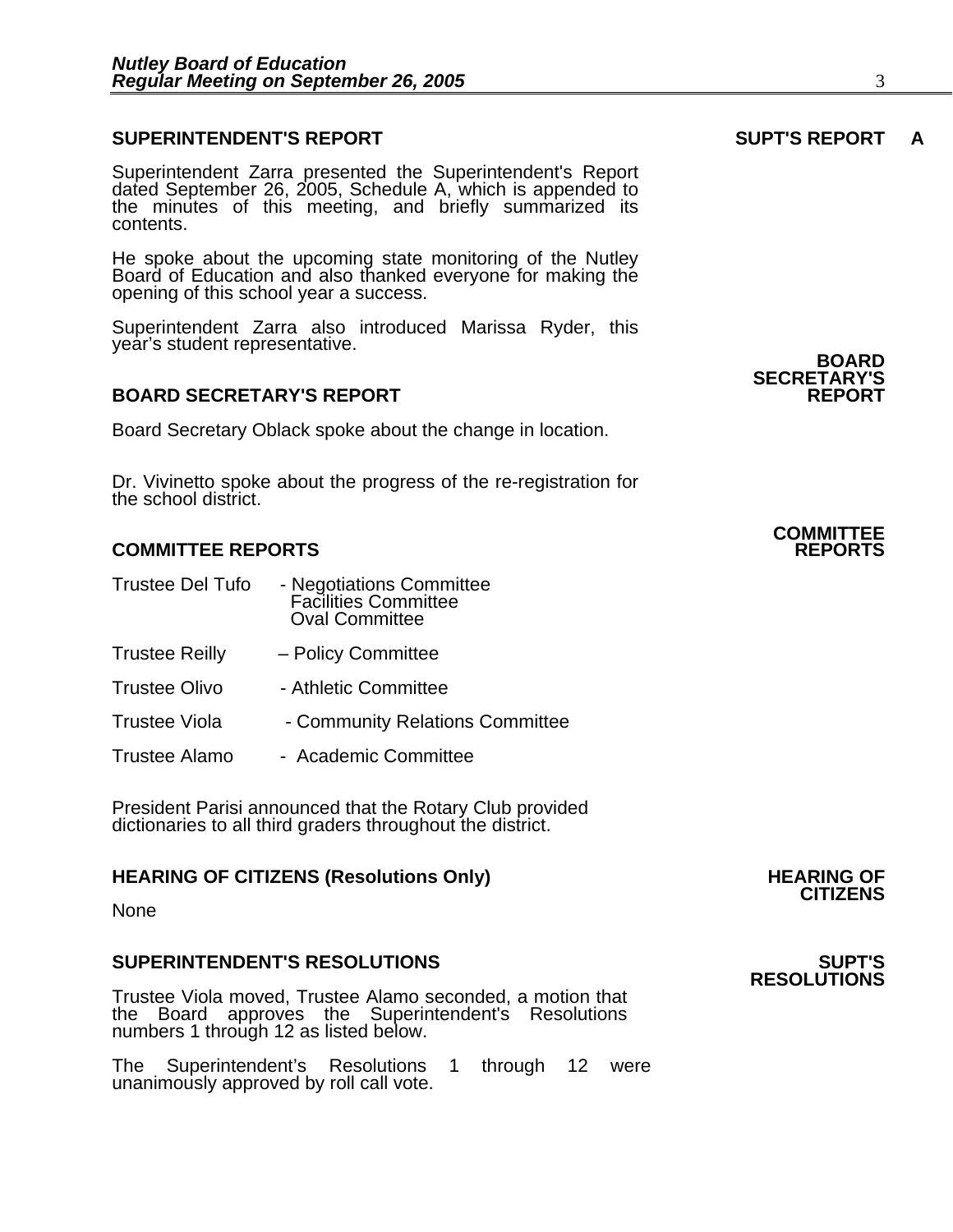#### 1. **RESCIND APPOINTMENT – Permanent** Permanent PERM. UNASSIGNED Unassigned Substitute **Unassigned Substitute**

BE IT RESOLVED that the Board of Education approves the rescinding of the resolution approved at the July 25, 2005 Board Meeting, appointing Miss Ravit Gadot as Permanent Unassigned Substitute for the 2005/2006 school year.

# 2. RESCIND APPOINTMENT – School Crossing Guard **SCHOOL CROSSING**<br>Substitute **SUB**

BE IT RESOLVED that the Board of Education approves the rescinding of the resolution approved at the August 29, 2005 Board Meeting, appointing Vicki Turi as the Substitute Radcliffe School Driveway Crossing Guard for the 2005-06 school year.

### 3. LEAVE OF ABSENCE - Teacher

BE IT RESOLVED that the Board of Education approves a leave of absence in accordance with the New Jersey Family Leave Act for Mrs. Sarah Misner, effective November 1, 2005 through January 20, 2006.

BE IT FURTHER RESOLVED that the Board of Education approves a childrearing leave of absence for Mrs. Misner, effective January 23, 2006 through February 28, 2006.

### 4. LEAVE OF ABSENCE – Teacher

BE IT RESOLVED that the Board of Education approves a childrearing leave of absence for Mrs. Lisa Cassilli, effective November 4, 2005 through March 31, 2006.

### 5. LEAVE OF ABSENCE - Teacher

BE IT RESOLVED that the Board of Education approves a childrearing leave of absence for Mrs. Heather Monterosa, effective November 22, 2005 through December 23, 2005.

### 6. **APPOINTMENTS – Teacher Substitutes**

BE IT RESOLVED that the Board of Education approves the appointments of the teacher substitutes listed on the attached Schedule B for the 2005-06 school year.

**RESCIND APPOINT.** 

**RESCIND APPOINT.** 

**LEAVE OF ABSENCE** 

**LEAVE OF ABSENCE** 

**LEAVE OF ABSENCE**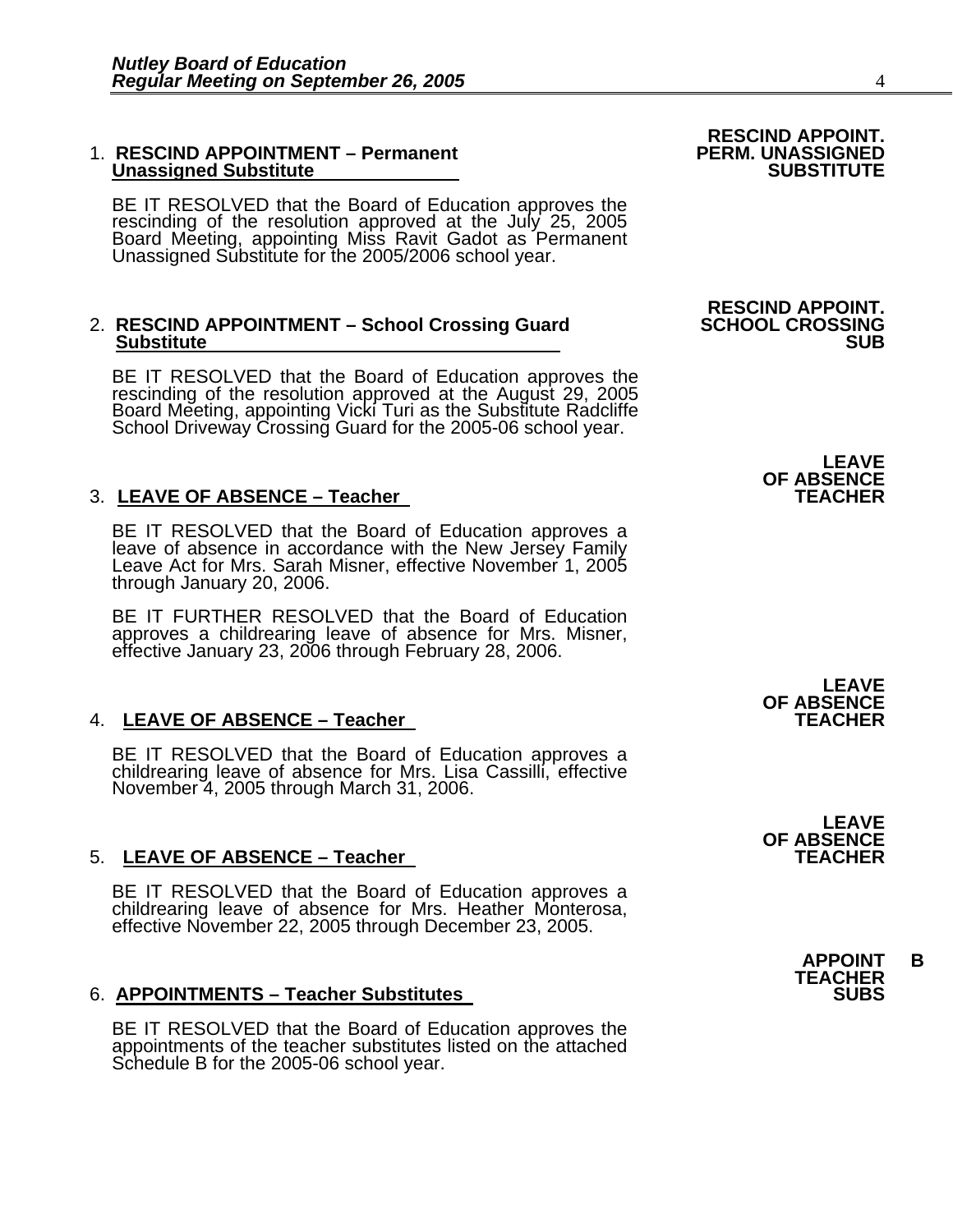## 7. **APPOINTMENT – Clerk Typist TYPIST**

BE IT RESOLVED that the Board of Education approves the appointment of Mrs. Michele Ferdinando as a ten-month clerk typist for the 2005-06 school year, effective September 1, 2005 at the annual salary of \$9,817, Step 9 (p/t .5), which is in<br>accordance with the 2005-06 Secretarial Salary Guide.

### 8. **APPOINTMENT – Substitutes**

BE IT RESOLVED that the Board of Education approves the following substitutes for the 2005-06 school year:

Secretarial/School Aide

Jean Boyle

Bus Aide

Lisa Zito

### 9. **APPOINTMENTS – BOE Extended Day Program**

BE IT RESOLVED that the Board of Education approves the appointment of the School Age Extended Day Program employees listed below for the 2005-06 school year at the salary indicated:

| Substitute Child Care Instructor (p/t) | <b>Hourly Rate</b> |  |
|----------------------------------------|--------------------|--|
| Lori Cassie<br>Danine Osetto           | \$26.50<br>24.50   |  |
| Substitute Child Care Aide (p/t)       |                    |  |

Lisa DeFabbi 15.50

### 10. **EXTRA COMPENSATION COMP ISSUES AND RESERVE THE RESERVE TO A LIGA COMP**

BE IT RESOLVED that the Board of Education approves the following personnel be paid extra compensation in the amounts indicated for services rendered:

#### **PAYMENT FOR SUMMER EMPLOYMENT – Librarians Preparing for automation**

| <b>Erin Barrett</b>  | \$280.00 |
|----------------------|----------|
| <b>Janine Peters</b> | 210.00   |

## **APPOINT CLERK**

**APPOINT SUBS** 



**EXTRA**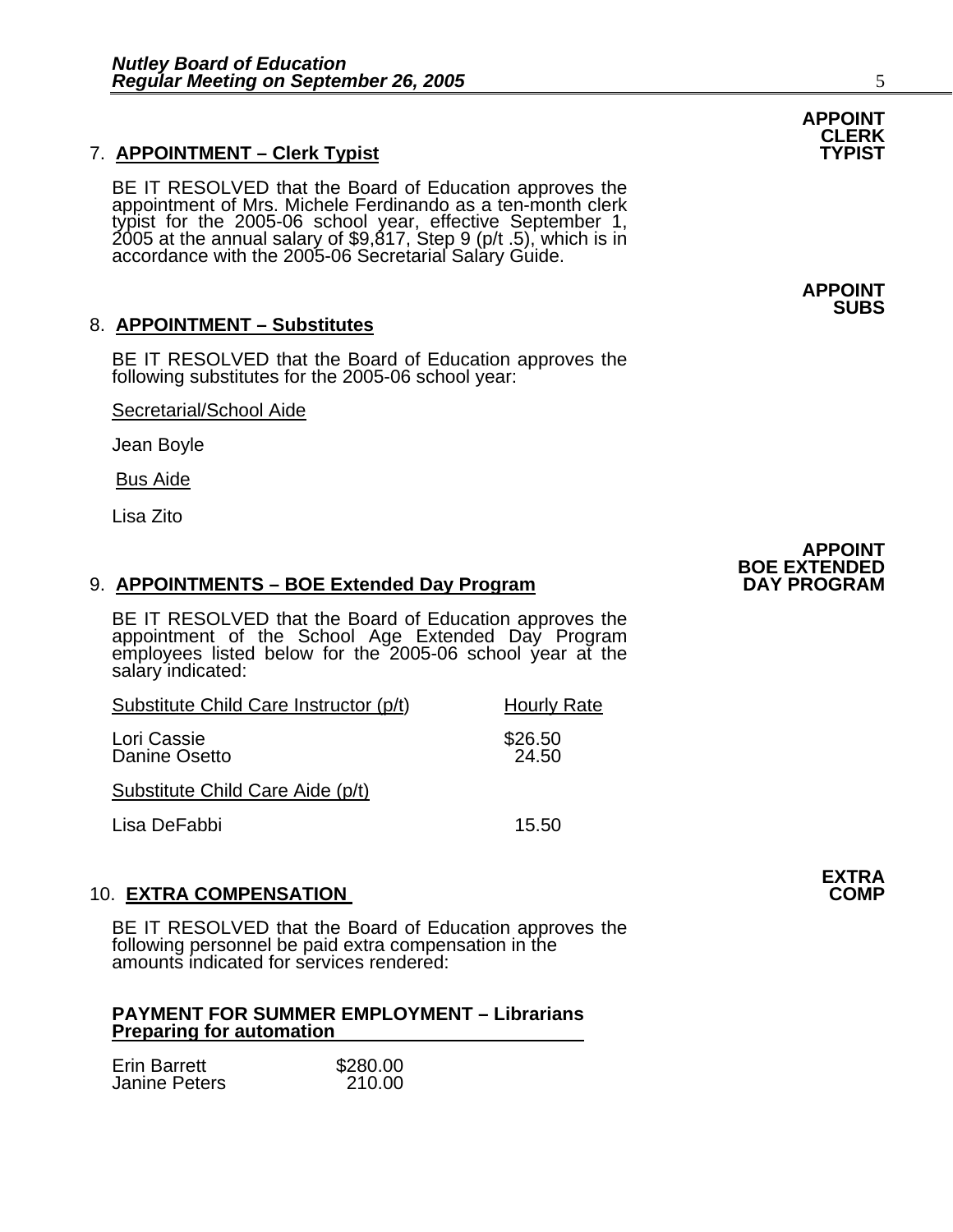#### **PAYMENT FOR SUMMER EMPLOYMENT – Librarians Worked two days prior to school opening**

| <b>Erin Barrett</b> | \$445.00 |
|---------------------|----------|
| Jainine Gambaro     | 823.40   |
| Janine Peters       | 415.00   |
| Christina Stendardi | 485.18   |
| Louise Walk         | 572.84   |

#### **PAYMENT FOR SUMMER EMPLOYMENT – Relocation/ Change in position**

| Jainine Gambaro | \$2,857.80 |
|-----------------|------------|
|-----------------|------------|

#### **PAYMENT FOR SUMMER EMPLOYMENT – Technology**

| Michael Kearney  | \$1,256.95 |
|------------------|------------|
| Nancy Kehayes    | 5,059.20   |
| AnnMary Mullane  | 1,878.15   |
| Christina Osieja | 1,966.15   |

## **PAYMENT FOR SUMMER HOURS – Secretary – Athletics August 17 and 19 (1/2 days), August 16, 18, 23, 24, 25, 30, and 31, 2005 (full days)**

Suzanne Peters \$1,751.12

#### **PAYMENT FOR SUMMER HOURS – Preparing Rooms – (Transfers)**

| <b>Patrick Gabriele</b> | \$277.12 |
|-------------------------|----------|
| Lisa Luberto            | 277.12   |
| Noelle Orsini           | 277.12   |
| Kristen Puzio           | 277.12   |
| Lorraine Rubinstein     | 277.12   |

#### **PAYMENT FOR SUMMER BAND CAMP – August 21 – 25, 2005**

| Rui Arrojado    | \$1,449.90 |
|-----------------|------------|
| Aurilla Card    | 1,678.13   |
| John Maiello    | 1,678.13   |
| Stephanie Tirri | 1,678.13   |

#### **PAYMENT FOR SUMMER HOURS – Guidance August 29, 31 and September 1 and 2, 2005**

| Donna Cocco             | \$590.72 |
|-------------------------|----------|
| Kathryn Comune          | 920.92   |
| James Cummings          | 920.92   |
| James Mauro             | 920.92   |
| <b>Susan Scerbo</b>     | 920.92   |
| <b>MaryFran Simmons</b> | 906.92   |
| Joyce Wood              | 822.96   |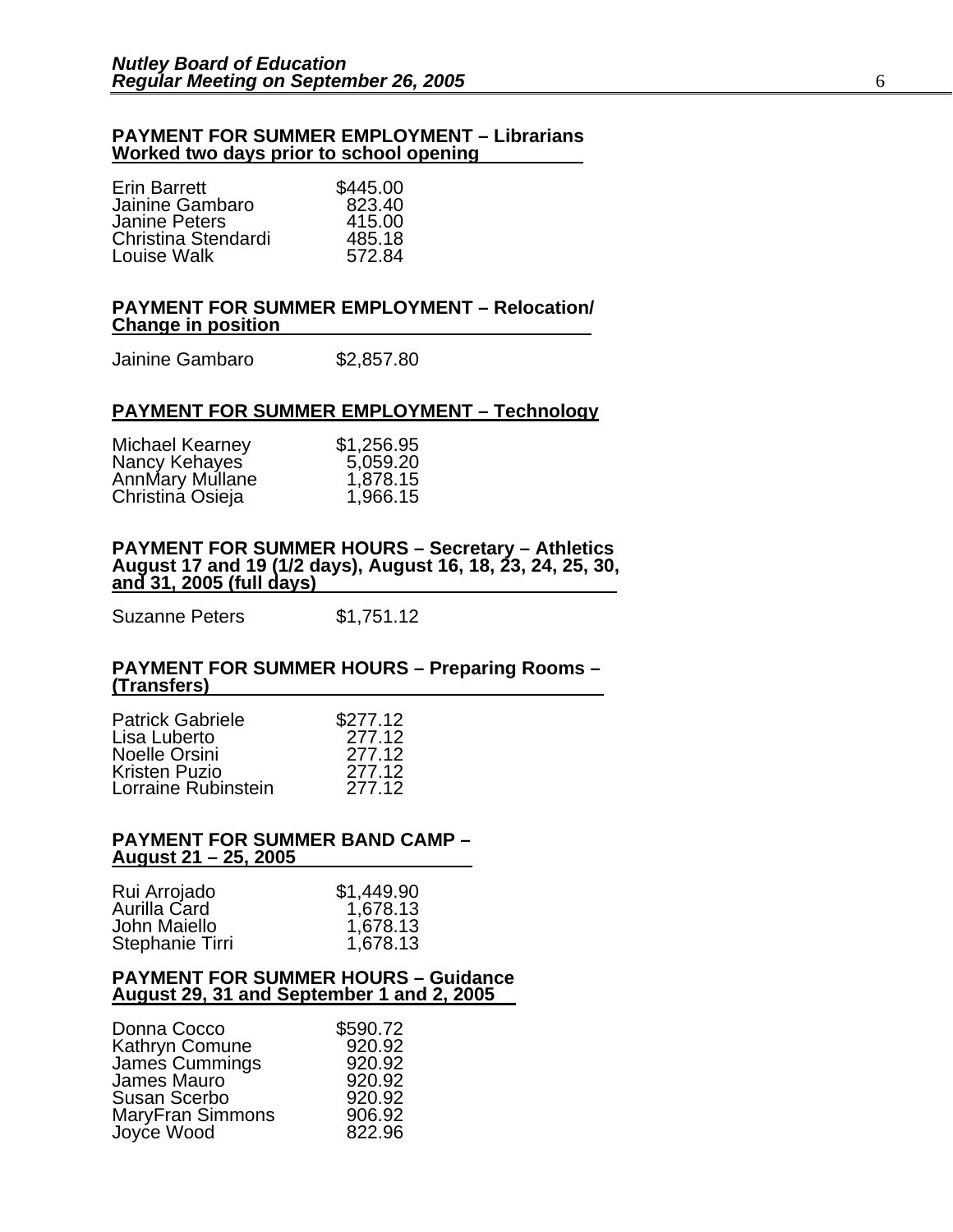#### **11. SPECIAL CLASS PLACEMENT - Educationally Disabled Students**

BE IT RESOLVED that the Board of Education hereby authorizes the Superintendent of Schools to assign classified handicapped children to education programs according to how they can best achieve success in learning in accordance with the rules and regulations pursuant to Title 18A, Chapter 46, NJ Statutes, and Title 6, Chapter 28, NJ Administrative Code, and

BE IT FURTHER RESOLVED that the Board of Education authorizes the attendance of Nutley students at the special education classes for the 2005-06 school year as per the attached Schedule C.

#### 12. **APPROVAL OF THE LOCAL MENTORING PLAN**

BE IT RESOLVED that the Board of Education has reviewed and approved the local mentoring plan developed by the and approved the local mentoring plan developed by the<br>Nutley Local Professional Development Committee. The<br>Nutley Board of Education assures that the submitted plan is<br>aligned with the New Jersey Professional Standards fo Teachers and meets or exceeds the minimum requirements of the mentoring regulations in N.J.A.C. 6A: 9-8.4.

#### 13. **MEMORIAL Richard Giezey**

Trustee Del Tufo moved, and Trustee Casale seconded, the following resolution. Upon being put to a roll call vote the resolution was approved.

WHEREAS, it is with a sense of deep sorrow and regret that the Nutley Board of Education records the death of Mr. Richard Giezey on August 25, 2005, and

WHEREAS, Mr. Giezey had served the Nutley Board of Education as a custodial employee for fifteen years prior to his retirement, and

WHEREAS, Mr. Giezey won the respect of all those with whom he came in contact for his dedication to the Nutley School District,

NOW, THEREFORE, BE IT RESOLVED, That the Board of Education of the Township of Nutley expresses its feeling of loss and extends to his family its deepest sympathy, and

BE IT FURTHER RESOLVED, That this resolution be made a part of the minutes of this meeting and a copy sent to the members of his family.

# **SPECIAL C<br>CLASS PLACEMENT**

**APPROVAL MENTORING** 

#### **MEMORIAL**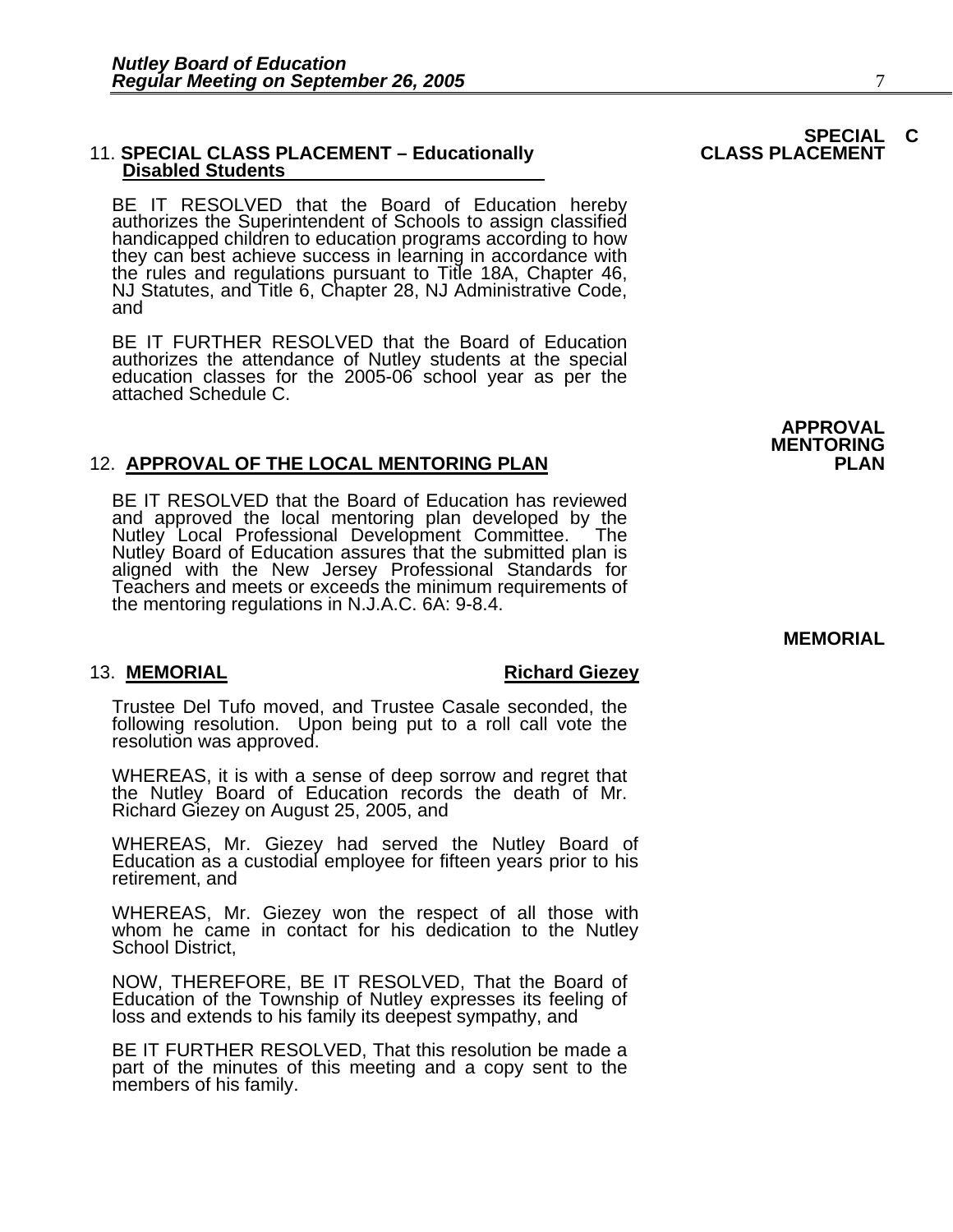#### 14. **MEMORIAL Helen Szep**

Trustee Reilly moved, and Trustee Viola seconded, the following resolution. Upon being put to a roll call vote the resolution was approved.

WHEREAS, it is with a sense of deep sorrow and regret that the Nutley Board of Education records the death of Mrs. Helen Szep on August 31, 2005, and

WHEREAS, Mrs. Szep had served the Nutley Board of Education as a cafeteria employee for thirty-two years prior to her retirement eight years ago, and

WHEREAS, Mrs. Szep won the respect of all those with whom she came in contact for her dedication to the Nutley School District,

NOW, THEREFORE, BE IT RESOLVED, That the Board of Education of the Township of Nutley expresses its feeling of loss and extends to her family its deepest sympathy, and

BE IT FURTHER RESOLVED, That this resolution be made a part of the minutes of this meeting and a copy sent to the members of her family.

#### 15. **REAPPOINTMENTS - District-Wide Personnel**

Trustee Alamo moved, and Trustee Olivo seconded, the following resolution. Upon being put to a roll call vote the resolution was approved with the following exception:

1. Trustee Viola voted"No".

BE IT RESOLVED that the Board of Education approves the reappointments of the district-wide personnel for the school year 2005-06 listed on Schedule D at the salaries indicated.

#### 16. APPROVAL OF SUBSTITUTE RATES 2005-06 SCHOOL YEAR

Trustee Reilly moved, and Trustee Viola seconded, the following resolution. Upon being put to a roll call vote the resolution was approved.

BE IT RESOLVED that the Board of Education approves the substitute rates for the 2005-06 school year as per attached Schedule E.

## **REAPPOINT D<br>DISTRICT WIDE**

**APPROVE E 2005-06**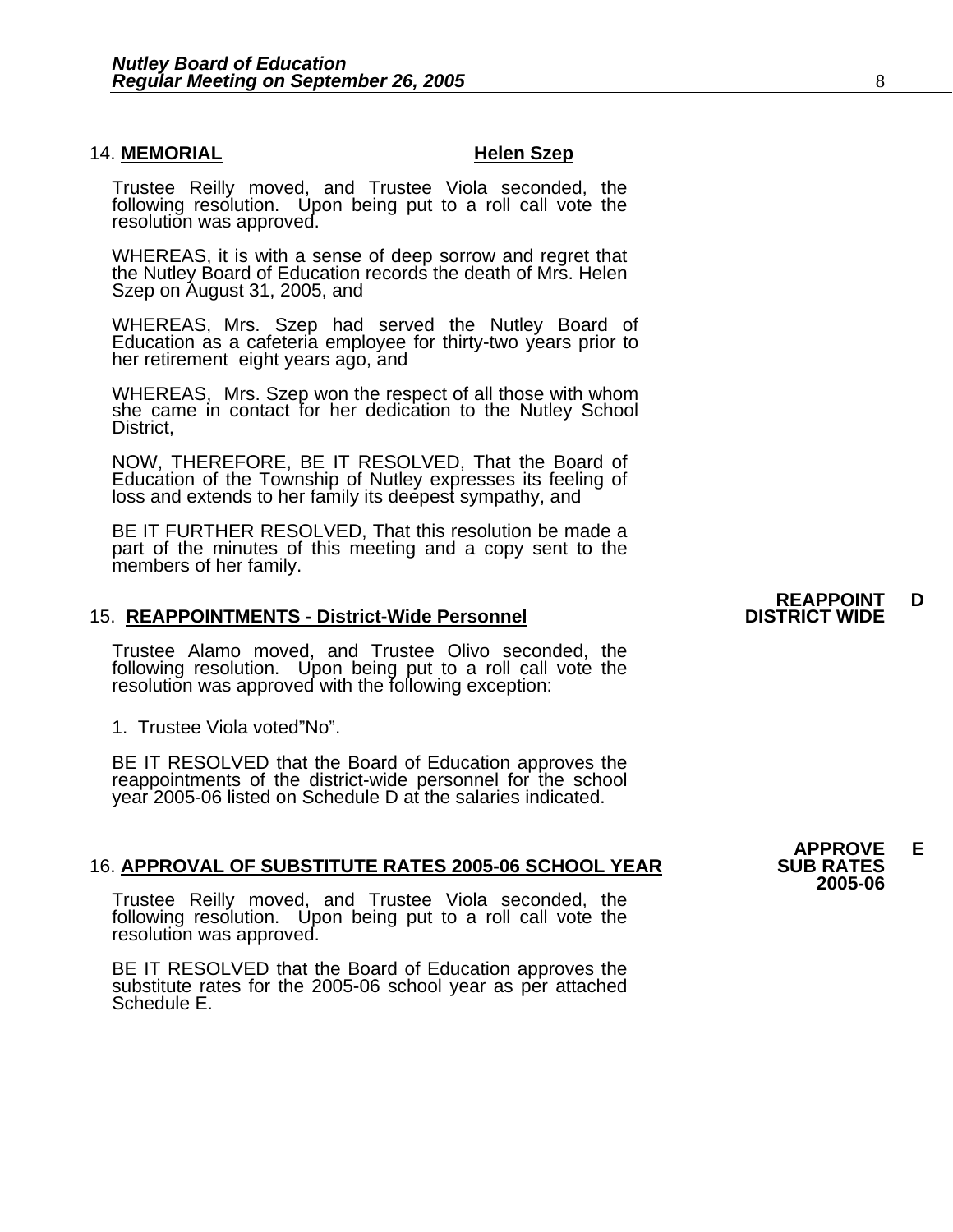#### 17. APPROVE CONTRACT OCCUPATIONAL THERAPY **SERVICES**

Trustee Reilly moved, and Trustee Viola seconded, the following resolution. Upon being put to a roll call vote the resolution was approved.

BE IT RESOLVED that the Board of Education approves a contract with Cindy Palley for the purpose of providing occupational therapy services for the 2005-06 school year at a rate of \$385.00 per day in a total amount not to exceed<br>\$25,025.00.

## **BUSINESS ADMINISTRATOR/** *BUSINESS ADMINISTRATOR/* **BOARD SECRETARY'S RESOLUTIONS** RESOLUTIONS

Trustee Olivo moved, and Trustee Viola seconded, a motion that the Board approves the Business Administrator/Board Secretary's Resolutions numbers 1 through 6 as listed below.

The Business Administrator/Board Secretary's Resolutions 1 through 6 were approved by roll call vote with the following exceptions:

1. Trustee Reilly voted "No" on Resolution 6 – Approval of Partial Payment to Niram, Inc.

1. BILLS AND MANDATORY PAYMENTS<br>BE IT RESOLVED that the Board of Education approves the **MANDATORY** PAYMENTS payment of bills and mandatory payments dated September 26, 2005 in the total amount of \$3,564,377.68 (Appendix A).

## 2. **REQUESTS FOR USE OF SCHOOL BUILDINGS AND BUILDINGS B**

BE IT RESOLVED that the Board of Education approves the requests for the use of school buildings and grounds (Appendix B), that conform to the rules and regulations set by the Board of Education.

## 3. **TRANSFER SCHEDULE TRANSFER C SCHEDULE**

BE IT RESOLVED that the Board of Education approves, in compliance with NJAC 6A:23-2.11(c)3ii, and NJSA 18A:22-8-1, the transfers in the 2005-06 budget dated August 31, 2005 in the amount of \$8,260.00 as appended (Appendix

**BA/BOARD** 

**APPROVE** 

 **USE OF GROUNDS AND GROUNDS**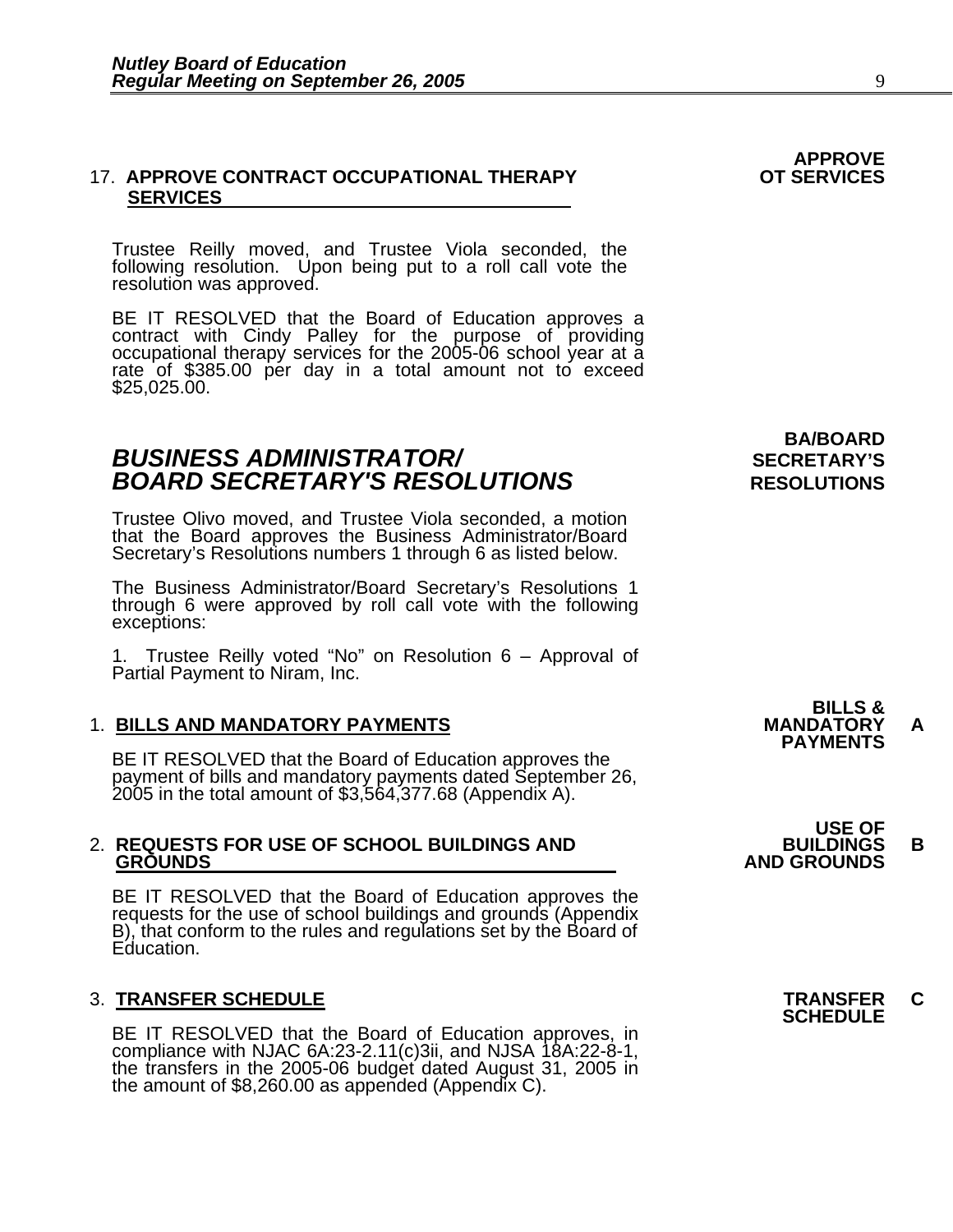#### **4. PETTY CASH FUNDS**

WHEREAS, pursuant to NJAC 6:20-2.8 and Policy #615 (6620), a Board of Education may establish petty cash funds,

NOW, THEREFORE, BE IT RESOLVED that the Board of Education approves the following petty cash funds for schools to be established in the amounts listed:

| <b>High School</b>                                                                                                       | (Gregory Catrambone, Custodian)              | \$500 |  |
|--------------------------------------------------------------------------------------------------------------------------|----------------------------------------------|-------|--|
| <b>Franklin School</b>                                                                                                   | (John Calicchio, Custodian)                  | 400   |  |
| Lincoln School                                                                                                           | (Cynthia Healy, Custodian)                   | 300   |  |
| Radcliffe School                                                                                                         | (Mariana Francioso, Custodian)               | 300   |  |
| Spring Garden School (Rosemary Clerico, Custodian)<br>300                                                                |                                              |       |  |
|                                                                                                                          | Washington School (Douglas Jones, Custodian) | 300   |  |
| <b>Yantacaw School</b>                                                                                                   | (MaryLou Dowse, Custodian)                   | 300   |  |
| FURTHER RESOLVED that the Board of Education<br>BE IL<br>approved the additional district wide petty each accounts to be |                                              |       |  |

approves the additional district-wide petty cash accounts to be established as follows:

| Board of Education (Dennis M. Oblack, Custodian)     |     |  |
|------------------------------------------------------|-----|--|
| Director of Extended Day (Maria Cervasio, Custodian) |     |  |
| Pupil Transportation (Peggy Hollywood, Custodian)    |     |  |
| Special Services<br>(Barbara Hirsch, Custodian)      | 300 |  |
| Technology (Nancy Kehayes, Custodian)                | 300 |  |

and the control of the control of the control of the control of the control of the control of the control of t

BE IT YET FURTHER RESOLVED that the Board of Education approves the maximum expenditure for petty cash funds to be set at \$40 and that the individual petty cash funds are replenished by submitting a properly completed voucher to the Board of Education as necessary.

#### **5. APPROVAL OF AGREEMENT FOR NURSING SERVICES**

BE IT RESOLVED that the Board of Education approves an agreement with the Township of Nutley, Department of Public Affairs, Nutley Health Department, for the 2005-06 and 2006-07 school years to provide nursing services for all eligible children enrolled in non-public schools in the school district pursuant to Chapter 226, P.L. 1991.

## **APPROVE**

# **PETTY CASH**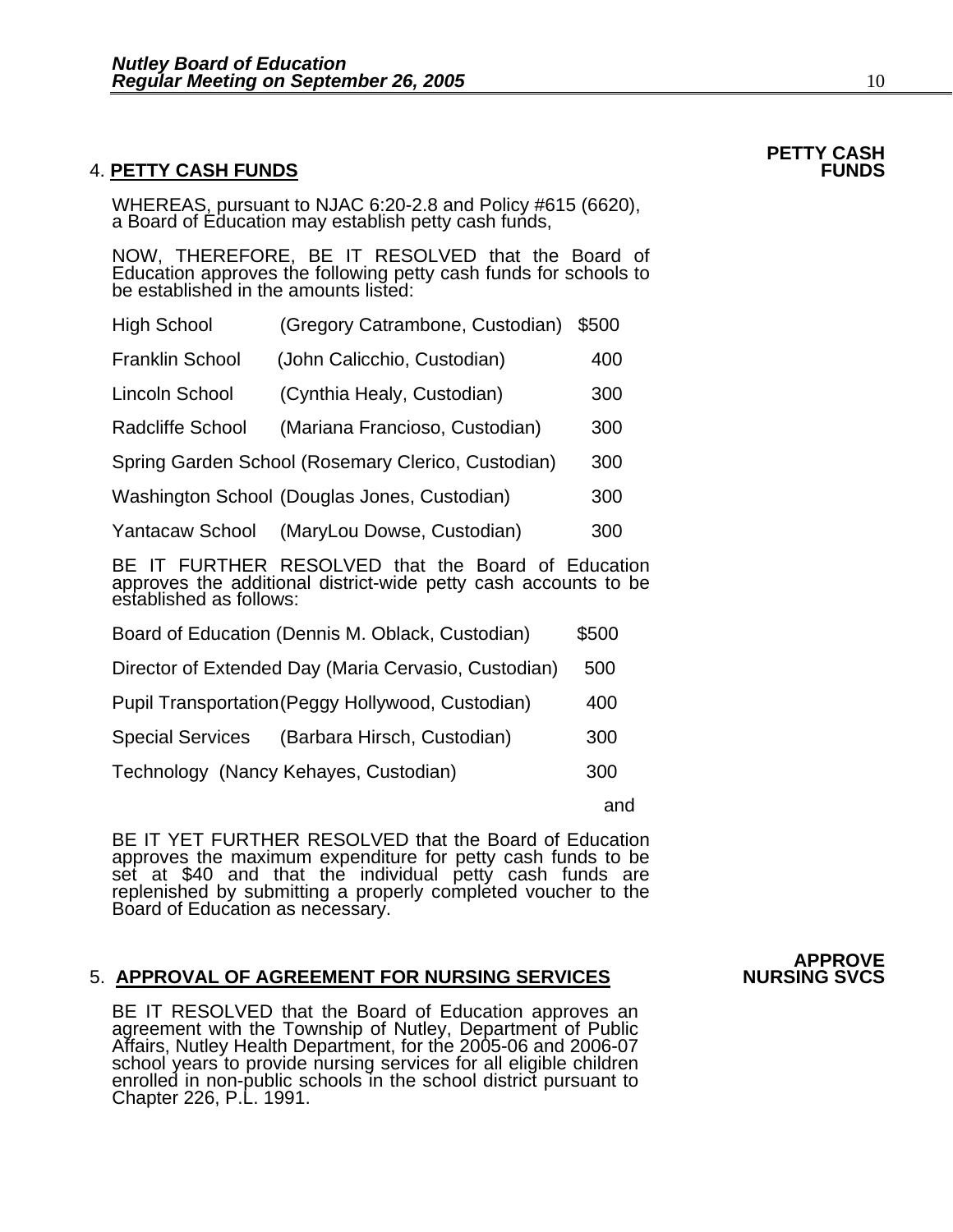#### 6. **APPROVAL OF PARTIAL PAYMENT TO NIRAM, INC.**

BE IT RESOLVED that the Nutley Board of Education approves partial payment in the amount of \$148,176.00 to Niram, Inc. for the Asbestos Abatement & Selective Demolition at Franklin Middle School as per the recommendation of the Board's architect and construction manager.

#### 7. **APPROVAL OF SUBMISSION OF GRANT APPLICATION – No Child Left Behind Act (NCLB) – FY 2006**

Trustee Reilly moved, and Trustee Viola seconded, the following resolution. Upon being put to a roll call vote the resolution was approved.

BE IT RESOLVED that the Board of Education approves the submission of the application for a FY 2006 Grant under the No Child Left Behind Act (NCLB) in the following amounts:

| Title   Part A \$166,043 (Public-\$162,903 Nonpublic - \$3,140) |         |          |                                    |        |
|-----------------------------------------------------------------|---------|----------|------------------------------------|--------|
| Title II Part A                                                 | 101,351 |          | (Public- 99,248 Nonpublic - 2,103) |        |
| Title II Part D                                                 | 3.054   |          | (Public- 2,678 Nonpublic -         | 376)   |
| Title III                                                       | 27.271  | (Public- | 24,045 Nonpublic -                 | 3,226  |
| <b>Title IV</b>                                                 | 13,493  | (Public- | 11,830 Nonpublic -                 | 1,663) |
| Title V                                                         | 10,204  | (Public- | 8,946 Nonpublic -                  | 1,258  |

\$321,416

#### **HEARING OF CITIZENS CITIZENS**

At this time, President Parisi opened this meeting to members of the attending public for comments and/or concerns on any school-related matters.

Resident Terry Quirk, representative for the Nutley Parent Advocacy Network, questioned the \$123,000 amount paid to Township of Nutley on the Bill List.

Board Secretary Oblack stated that the amount was to pay the Nutley Board of Education's portion of the crossing guard expense.

She also expressed her concerns about the outdated safety video that the children were shown.

Several Residents expressed their concerns regarding the increased taxes and the impending referendum.

Resident Linda Patracki said that the third graders at Yantacaw School loved the dictionaries from the Rotary Club. She thanked Superintendent Zarra for looking into her concerns regarding the children attending school outside their designated section.

# **HEARING OF**

# **APPROVE PARTIAL PAYMENT**

#### **APPROVAL OF GRANT SUBMISSION NCLB**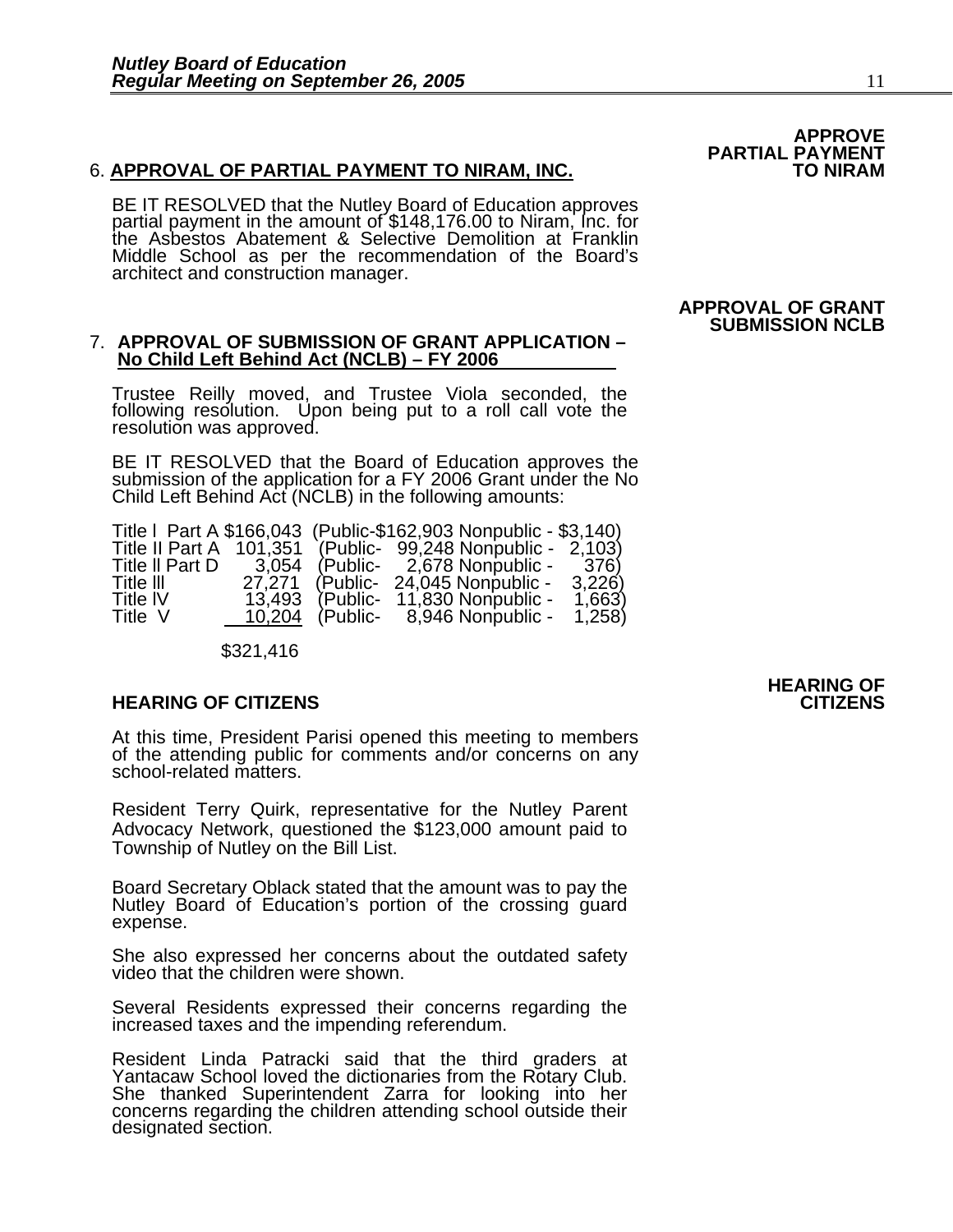Hearing no further comments, President Parisi closed this portion of the meeting.

### **MOTION TO ADJOURN TO EXECUTIVE SESSION**

At 9:40 PM Trustee Casale moved and Trustee Alamo seconded the following resolution:

WHEREAS, the Board of Education will be discussing matters exempt from public discussion pursuant to N.J.S.A. 10:4-12,

NOW, THEREFORE, BE IT RESOLVED that the Board of Education recess to closed executive session at this time in the conference room to discuss legal and personnel items, and

BE IT FURTHER RESOLVED that the results of the discussions will be made public by inclusion on the agenda of a subsequent meeting of the Board of Education or when the reasons for discussing such matters in closed session no longer exist.

The motion was unanimously approved by voice vote.

Reconvened open meeting at 10:38 PM **RECONVENE OPEN MEETING** 

#### **OLD BUSINESS OLD BUSINESS**

None

#### **NEW BUSINESS NEW BUSINESS**

Trustee Casale informed that Board that since they have the ability to test our athletes for drugs that they should get the lottery rolling as soon as possible. Trustee Olivo said that Mr. Cartrambone is going to a conference and will get information on how to procedure with this testing.

President Parisi read the Code of Ethics and spoke about an ethic code meeting for the trustees.

Trustee Reilly suggested hiring help for Mr. Ferrara since the investigations for residency is getting overwhelming due to re- registration. **MOTION** 

Trustee Reilly made a motion, seconded by Trustee Viola, for the following resolution:

BE IT RESOLVED that the Board of Education approves the hiring of Kenneth Neri and Greg Damurjian to do residency investigations at a cost of \$25.00/hr. not to exceed a total of \$2,000.

**RESIDENCY**